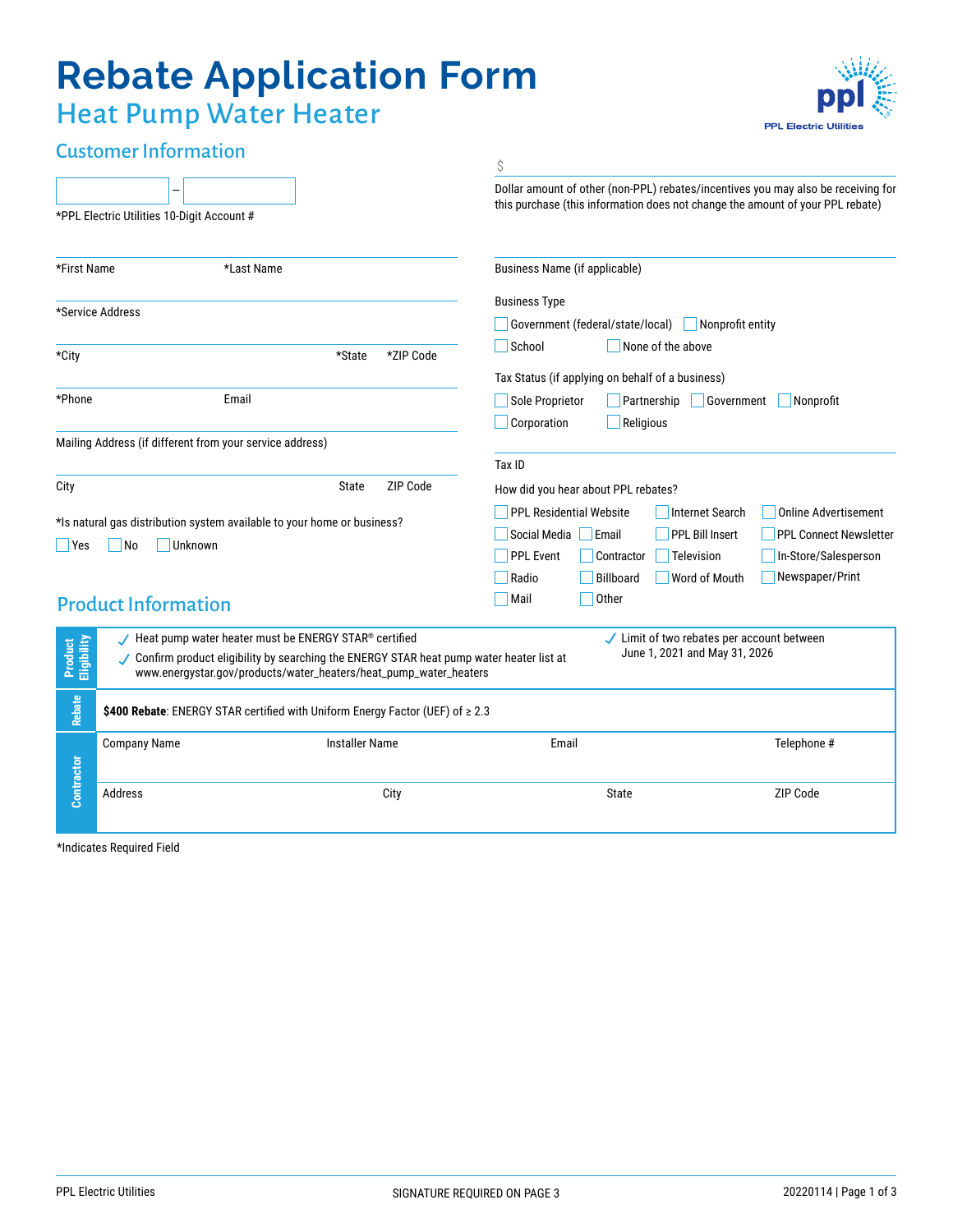|                             | *Manufacturer                                                                                                                                                                                                              |  | *Model #                                                                  |                                                                                                                                              |                                                    |                                                      | *Installation Date (MM/DD/YYYY)<br>_____ / _____ / _________ |  |  |
|-----------------------------|----------------------------------------------------------------------------------------------------------------------------------------------------------------------------------------------------------------------------|--|---------------------------------------------------------------------------|----------------------------------------------------------------------------------------------------------------------------------------------|----------------------------------------------------|------------------------------------------------------|--------------------------------------------------------------|--|--|
|                             | *New Tank Size (Gallons)<br>$\vert$ 40<br>50<br>65<br>$ 80\rangle$<br>120                                                                                                                                                  |  |                                                                           | *UEF # $( \ge 2.3)$                                                                                                                          |                                                    |                                                      |                                                              |  |  |
| New Unit                    | *Water Heater Location Garage<br>Basement<br>Other_<br><u> 1986 - Johann Harry Barbara, martin a</u>                                                                                                                       |  |                                                                           |                                                                                                                                              |                                                    |                                                      |                                                              |  |  |
|                             | Does your new electric equipment replace any of the following?<br>Natural Gas Water Heater<br>Oil Water Heater<br>Propane Water Heater No Previous Water Heating<br><b>Electric Water Heater</b><br>Heat Pump Water Heater |  |                                                                           |                                                                                                                                              |                                                    |                                                      |                                                              |  |  |
|                             | *Is the water heater located in a heated or unheated space?<br>Electric Heat Non-Electric Heat<br><b>Unheated</b>                                                                                                          |  | *Is this water heater location cooled or not cooled?<br>Cooled Not Cooled |                                                                                                                                              |                                                    |                                                      |                                                              |  |  |
|                             | *Heating System in Water Heater Location (Check one)                                                                                                                                                                       |  |                                                                           |                                                                                                                                              |                                                    | *Cooling System in Water Heater Location (Check one) |                                                              |  |  |
|                             | Air-Source Heat Pump<br>Ground-Source Heat Pump                                                                                                                                                                            |  | □                                                                         | Central A/C                                                                                                                                  | Air-Source Heat Pump                               |                                                      |                                                              |  |  |
|                             | $\Box$ No Electric Heating<br>$\Box$ Electric Resistance<br>(Baseboard, ceiling, floor, ceramic thermal<br>storage)<br>$\Box$<br>Ductless Heat Pump<br>(Choose a room type in the box below)                               |  |                                                                           | Room/Window A/C<br>Ductless Heat Pump                                                                                                        | Ground-Source Heat Pump<br>П<br>$\Box$ Non-Cooling |                                                      |                                                              |  |  |
|                             |                                                                                                                                                                                                                            |  |                                                                           | $\Box$<br>(Choose a room type in the box<br>below)                                                                                           |                                                    |                                                      |                                                              |  |  |
|                             |                                                                                                                                                                                                                            |  |                                                                           | *Ductless Heat Pump Room Type (Check to indicate installation location)                                                                      |                                                    |                                                      |                                                              |  |  |
|                             | Living/Family Room<br>Kitchen/Dining Areas                                                                                                                                                                                 |  |                                                                           | House Hallway                                                                                                                                |                                                    | Recreation/Media Room                                |                                                              |  |  |
|                             | Bedroom<br>Basement                                                                                                                                                                                                        |  |                                                                           | Bathroom                                                                                                                                     | Sunroom/Seasonal Room                              |                                                      |                                                              |  |  |
|                             | Office/Study<br>Laundry Room/Mudroom                                                                                                                                                                                       |  |                                                                           | Storage Room                                                                                                                                 |                                                    |                                                      |                                                              |  |  |
| <b>Old Unit</b>             |                                                                                                                                                                                                                            |  |                                                                           | Was old unit in working order? These                                                                                                         |                                                    | No                                                   |                                                              |  |  |
|                             | Eligible for comprehensive retrofit bonus                                                                                                                                                                                  |  |                                                                           |                                                                                                                                              |                                                    |                                                      |                                                              |  |  |
| omprehensive Retrofit Bonus | <b>Rebate Amounts</b>                                                                                                                                                                                                      |  |                                                                           |                                                                                                                                              |                                                    |                                                      |                                                              |  |  |
|                             | Tier 1 = \$250 additional rebate - Two major measures - Must be installed within<br>one calendar year - One must be weatherization                                                                                         |  |                                                                           | Tier 2 = \$350 additional rebate - Three or more major measures - Must be<br>installed within one calendar year - One must be weatherization |                                                    |                                                      |                                                              |  |  |
|                             | <b>Major Measures</b>                                                                                                                                                                                                      |  |                                                                           |                                                                                                                                              |                                                    |                                                      |                                                              |  |  |
| - ပ                         | WEATHERIZATION: Attic Insulation, Basement Wall Insulation,<br>Air Sealing                                                                                                                                                 |  |                                                                           | EFFICIENT EQUIPMENT: Heat Pump Water Heater, Air-Source Heat Pump,<br>Central AC, Ductless Heat Pump                                         |                                                    |                                                      |                                                              |  |  |
|                             | *Indicates Required Field                                                                                                                                                                                                  |  |                                                                           |                                                                                                                                              |                                                    |                                                      |                                                              |  |  |
|                             | <b>PPL Electric Utilities</b>                                                                                                                                                                                              |  |                                                                           | SIGNATURE REQUIRED ON PAGE 3                                                                                                                 |                                                    |                                                      | 20220114   Page 2 of 3                                       |  |  |